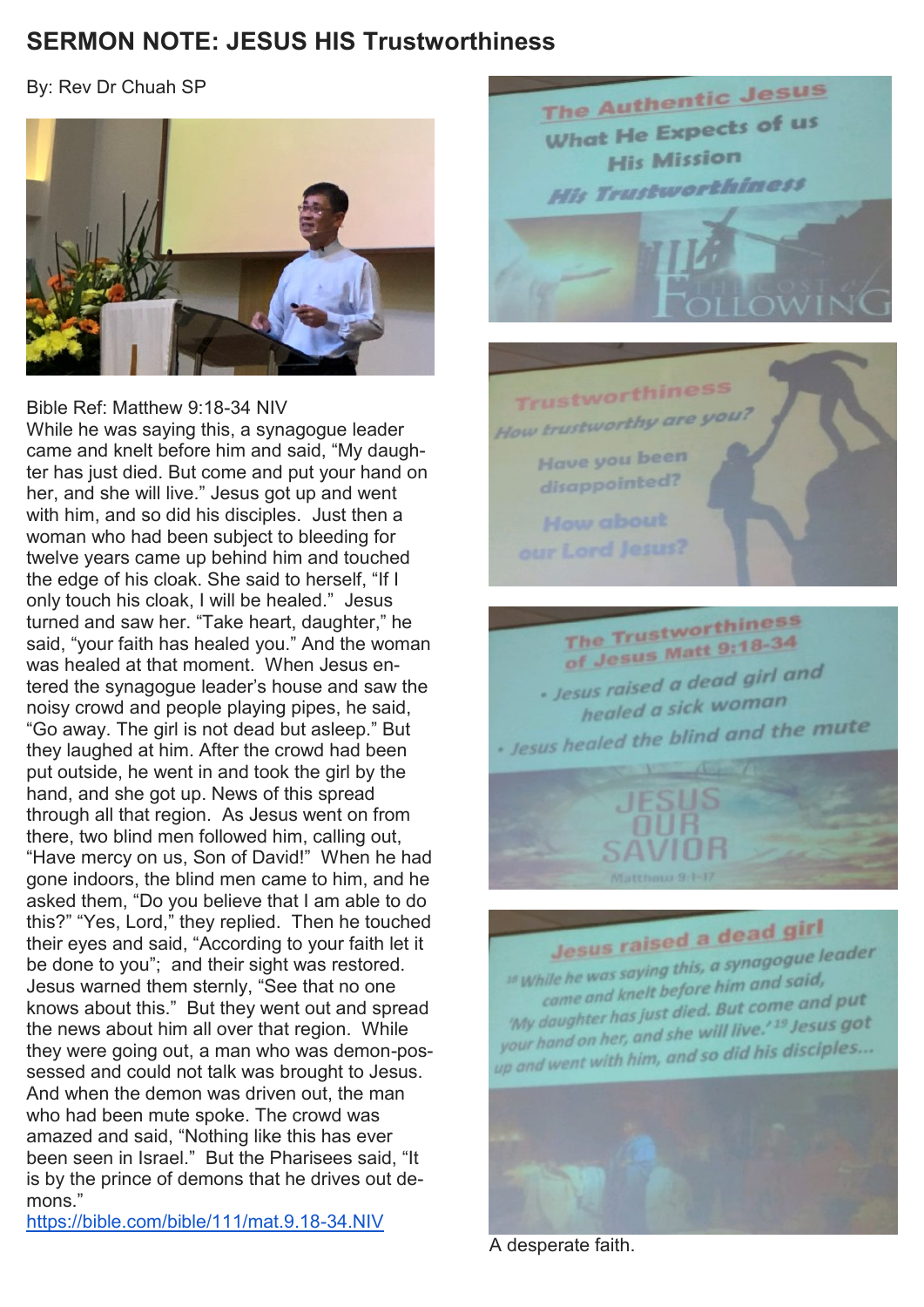### Jesus healed her

<sup>23</sup> When Jesus entered the synagogue leader's house and saw the noisy crowd and the people playing pipes, <sup>24</sup> he said, 'Go away. The girl is not dead but asleep.' But they laughed at him. <sup>25</sup> After the crowd had been put outside, he went in and took the girl by the hand, and she got up.



Jesus is trustworthy in the face of scorn and slander

**Jesus healed a sick woman** <sup>20</sup> Just then a woman who had been subject to bleeding for twelve years came up behind him and touched the edge of his cloak. 21 She said to herself, "If I only touch his cloak, I will be healed."

### **A Superstitious Faith**



Jesus turned and saw her. 'Take heart, daughter,' he said, 'your faith has healed you. And the woman was healed at that moment.

Jesus is trustworthy even when interrupted ... by the unclean, outcast.



## **Jesus healed the blind**

Is Jesus went on from there, two blind men followed him, calling out, 'Have mercy on us, Son of David!' a When he had gone indoors, the blind men came to him, and he asked them, 'Do you believe that I am able to do this?' 'Yes, Lord,' they replied.

### **A Messianic Faith**



### **Jesus healed them**

<sup>29</sup> Then he touched their eyes and said, 'According to your faith let it be done to you'; <sup>30</sup> and their sight was restored.

In line with their faith



### **Jesus healed the mute**

<sup>32</sup> While they were going out, a man who was demon-possessed and could not talk was brought to Jesus.<sup>33</sup> And when the demon was driven out, the man who had been mute spoke.

**Because of someone else's faith** 



**Jesus is Trustworthy!** When people look to him in times of their needs Even in the face of scornful challenge and distraction



# Even defective faith is enough

- · Desperate faith
- · Superstitious faith
- · Messignic faith
- · Other man's faith